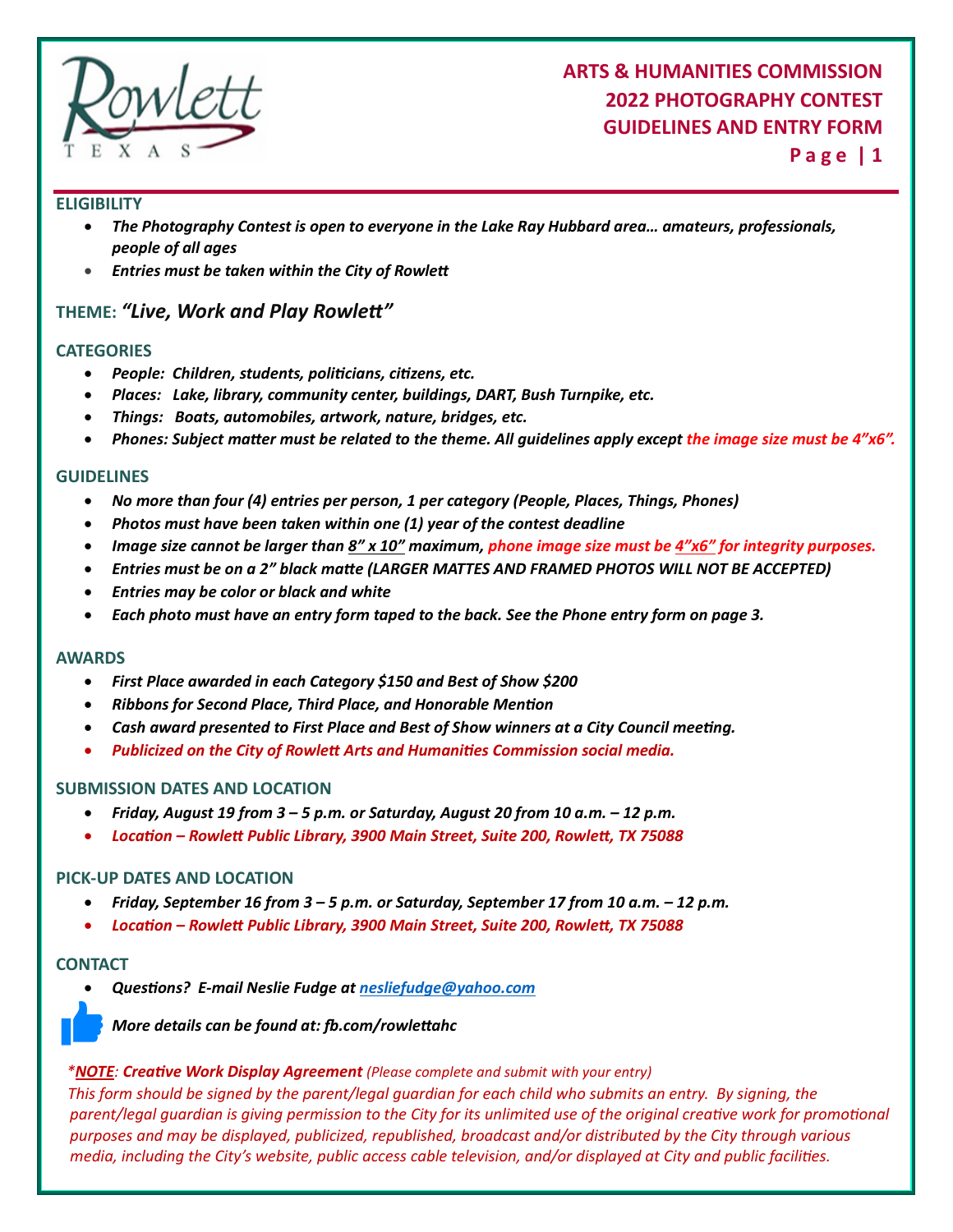

**P a g e | 2**

The contact information below is kept confidential by the Commission and is required for an award check to be *issued (phone number and/or e-mail address needed for winner nofificafion). Informafion is not shared.*

*\*All fields required – Use this form for 8"x10" entries. Use page 3 for Phone 4"x6" entries.*

| Thank you,<br>Neslie Fudge, Theresa Zicolello, Dave Olmstead<br><b>Photography Contest Committee</b><br>$\leq$ . The contract of the contract of $\sim$ |
|---------------------------------------------------------------------------------------------------------------------------------------------------------|
| cut here<br>PHOTOGRAPHY ENTRY FORM (please complete & tape form to the back of entry)                                                                   |
|                                                                                                                                                         |
|                                                                                                                                                         |
| *CATEGORY (check one) ______ PEOPLE ______ PLACES ______ THINGS                                                                                         |
|                                                                                                                                                         |
|                                                                                                                                                         |
| CITY/ZIP                                                                                                                                                |
|                                                                                                                                                         |
|                                                                                                                                                         |
|                                                                                                                                                         |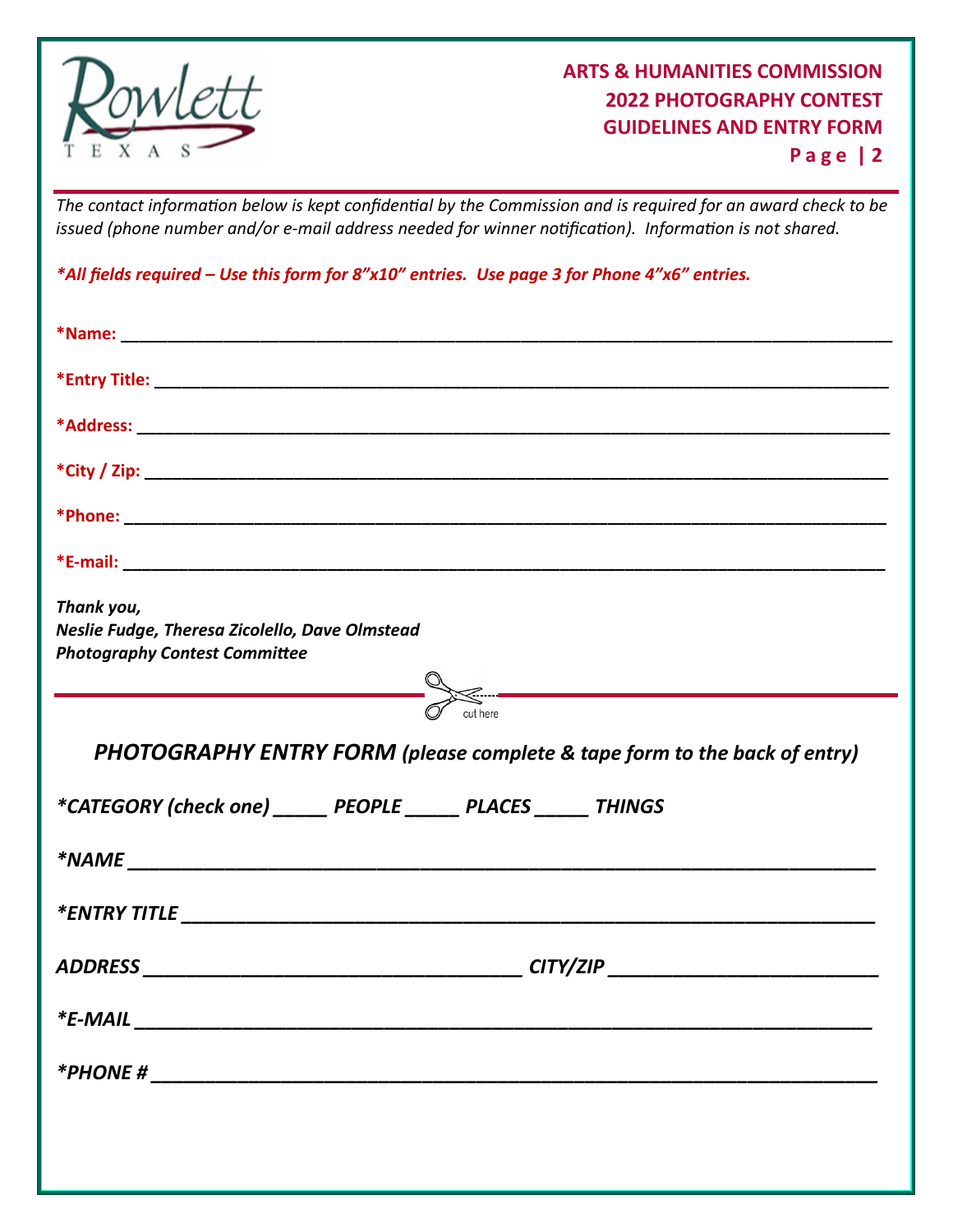

# **ARTS & HUMANITIES COMMISSION 2022 PHOTOGRAPHY CONTEST GUIDELINES AND ENTRY FORM PAGE | 3**

The contact information below is kept confidential by the Commission and is required for an award check to be *issued (phone number and/or e-mail address needed for winner nofificafion). Informafion is not shared.*

|  |  |  |  | *All fields required - Phone category |
|--|--|--|--|---------------------------------------|
|--|--|--|--|---------------------------------------|

| Thank you,<br>Neslie Fudge, Theresa Zicolello, Dave Olmstead<br><b>Photography Contest Committee</b> |  |  |  |  |  |
|------------------------------------------------------------------------------------------------------|--|--|--|--|--|
|                                                                                                      |  |  |  |  |  |
| <b>PHOTOGRAPHY PHONE ENTRY FORM</b>                                                                  |  |  |  |  |  |
| (please complete & tape the form to the back of the phone entry)                                     |  |  |  |  |  |
| *CATEGORY PHONES                                                                                     |  |  |  |  |  |
|                                                                                                      |  |  |  |  |  |
|                                                                                                      |  |  |  |  |  |
|                                                                                                      |  |  |  |  |  |
| CITY/ZIP                                                                                             |  |  |  |  |  |
|                                                                                                      |  |  |  |  |  |
| *PHONE #                                                                                             |  |  |  |  |  |
| cut here                                                                                             |  |  |  |  |  |